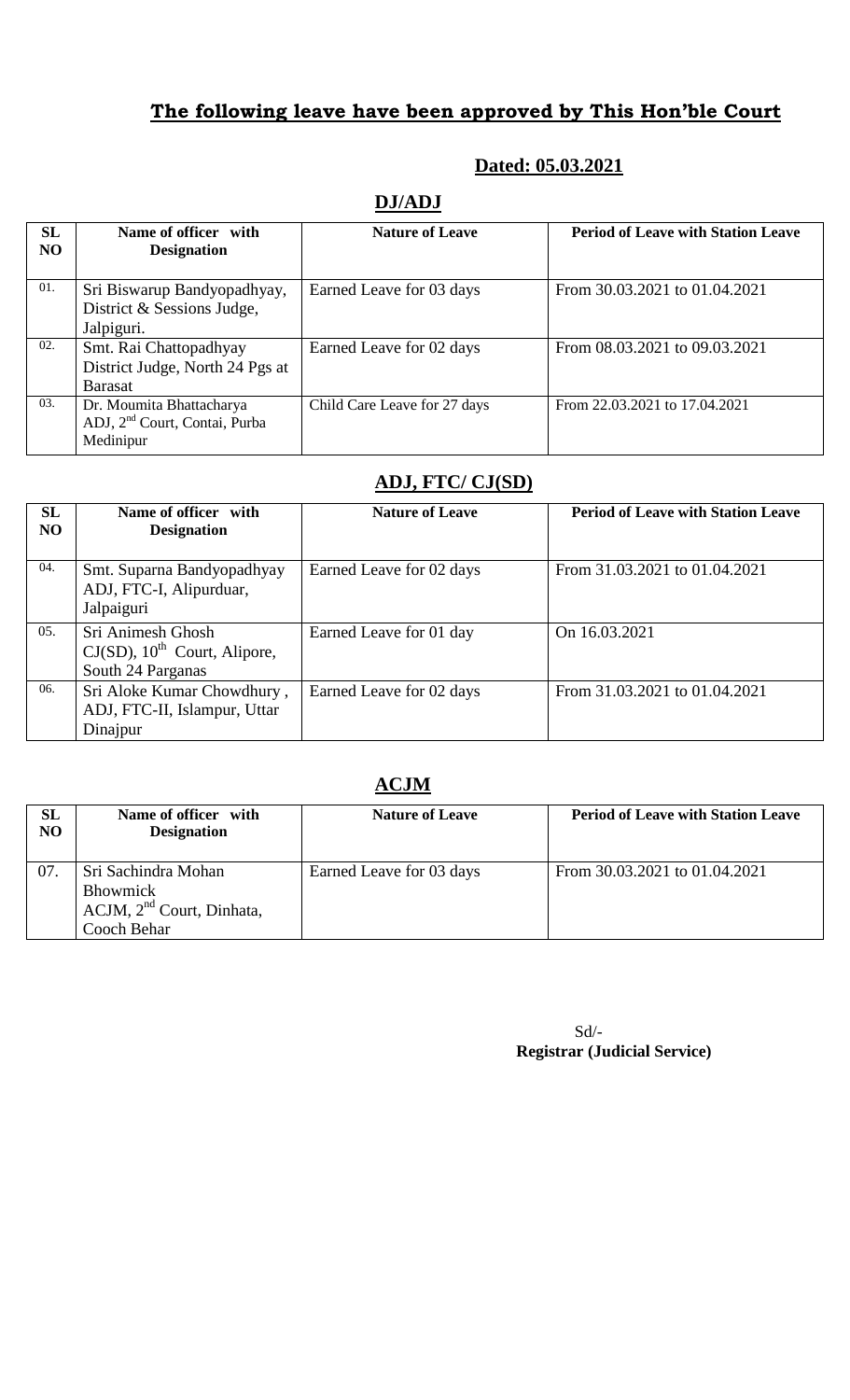## **The following leave have been approved by This Hon'ble Court**

## **Dated: 05.03.2021**

| SL<br>N <sub>O</sub> | Name of officer with<br><b>Designation</b>                         | <b>Nature of Leave</b>     | <b>Period of Leave with Station Leave</b> |  |
|----------------------|--------------------------------------------------------------------|----------------------------|-------------------------------------------|--|
| 01.                  | Smt. Sanghamitra Podder<br>ADJ, FTC-II, Bichar Bhawan,<br>Calcutta | Commuted Leave for 24 days | From 02.02.2021 to 25.02.2021             |  |
| 02.                  | Smt. Rajasri Basu Adhikari<br>ADJ, FTC-II, Jalpaiguri              | Commuted Leave for 46 days | From 02.01.2021 to 16.02.2021             |  |

## **ADJ, FTC/ CJ(SD)**

#### **CJ(JD)**

| <b>SL</b><br>NO | Name of officer with<br><b>Designation</b>     | <b>Nature of Leave</b>     | <b>Period of Leave with Station Leave</b> |
|-----------------|------------------------------------------------|----------------------------|-------------------------------------------|
| 03.             | Sri Abhijeet Pakhrin<br>CJ(JD), Tehatta, Nadia | Commuted Leave for 14 days | From 24.01.2021 to 06.02.2021             |

Sd/-  **Registrar (Judicial Service)**

# **The following leave have been approved by This Hon'ble Court**

 **Dated 05.03.2021**

#### **CASUAL LEAVE DJ/ ADJ**

| <b>SL NO</b> | Name of officer with<br><b>Designation</b>                                          | <b>Nature of Leave</b> | <b>Period of Leave with Station Leave</b>                                 |
|--------------|-------------------------------------------------------------------------------------|------------------------|---------------------------------------------------------------------------|
| 01.          | Arghadeb Khan<br>Judge, Bench-XII, City Civil<br>Court, Calcutta                    | CL for 01 day          | CL:03.03.2021                                                             |
| 02.          | Chandrani Mukherjee<br>(Banerjee)<br>Judge, Bench-IV, City Civil<br>Court, Calcutta | CL for 01 day          | CL:24.02.2021                                                             |
| 03.          | Yogita Gaurisaria<br>ADJ, Nabadwip, Nadia                                           | CL for 02 days with SL | $CL:04.03.2021$ &<br>05.03.2021<br>SL:04.03.2021(M)<br>To $06.03.2021(M)$ |
| 04.          | Raja Ray<br>ADJ, $2nd$ Court, Durgapur,<br>Paschim Bardhaman                        | CL for 01 day with SL  | CL:03.03.2021<br>SL: 03.03.2021(M)<br>To 04.03.2021(M)                    |

Sd/- **Registrar (Judicial Service)**